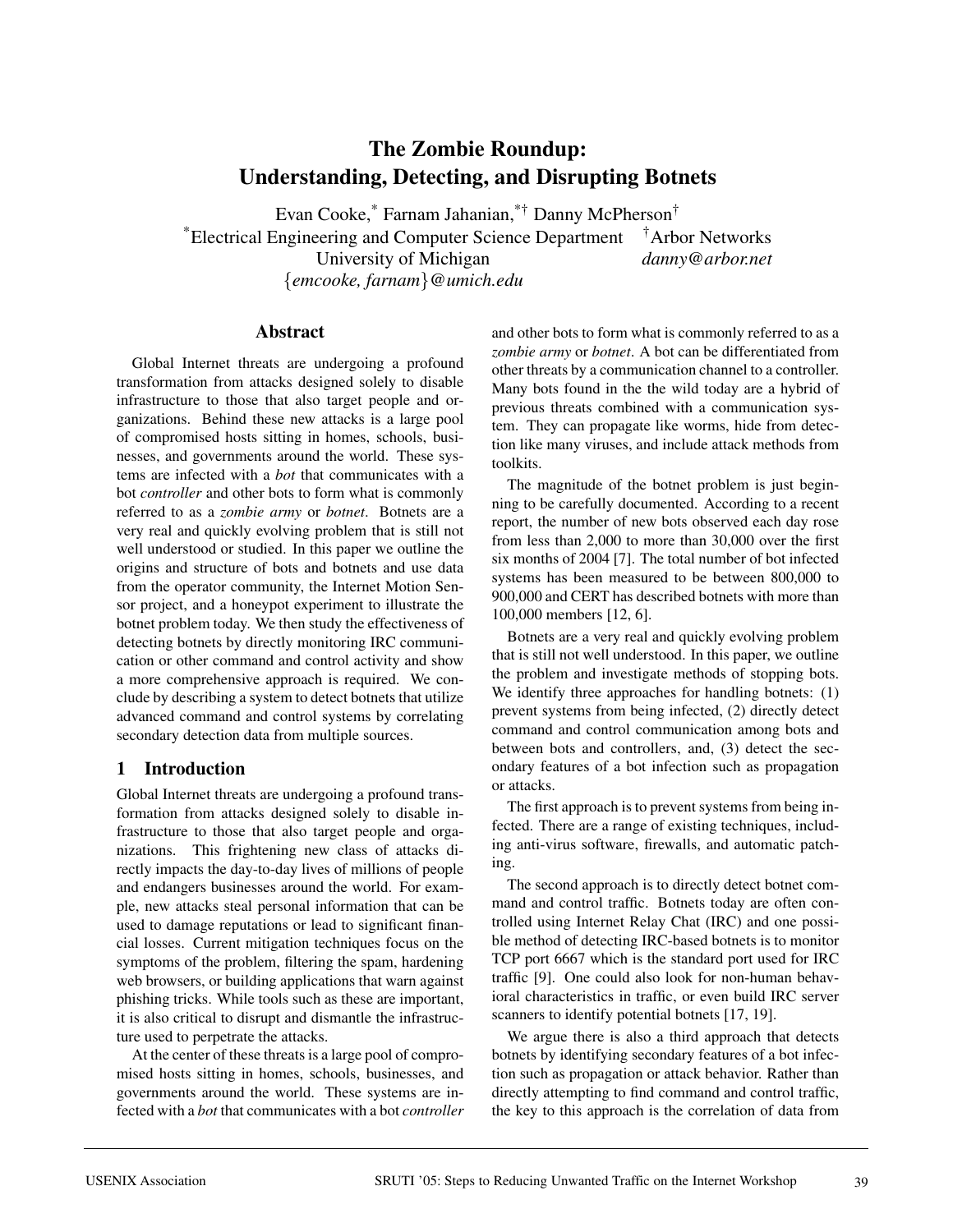different sources to locate bots and discover command and control connections.

In this paper we investigate the second and third approach for stopping botnets. The problem with the first approach is that preventing all systems on the Internet from being infected is nearly an impossible challenge. As a result, there will be large pools of vulnerable systems connected to the Internet for many years to come.

The paper begins by describing how the botnet problem is evolving by tracing the origins of bots. We then demonstrate the size of the botnet problem using evidence from the operator community, the Internet Motion Sensor project [2], and experimental data collected from a honeypot experiment. With this information, we examine current IRC-based botnet communication and detection strategies. Next, we show how finding botnets by detecting command and control messages will become less effective as attackers move to other communication topologies and obfuscate their communications. We conclude by describing a system to identify botnets by correlating secondary detection data with host-based forensic information.

#### **2 Bots**

Studying the evolution of bots and botnets provides insight into their current capabilities. One of the original uses of computer bots was to assist in Internet Relay Chat (IRC) channel management [16]. IRC is a chat system that provides one-to-one and one-to-many instant messaging over the Internet. Users can join a named channel on an IRC network and communicate with groups of other users. Administering busy chat channels can be time consuming, and so channel operators created bots to help manage the operation of popular channels. One of the first bots was Eggdrop, which was written in 1993 to assist channel operators [1].

In time, IRC bots with more nefarious purposes emerged. The goal of these bots was to attack other IRC users and IRC servers. These attacks often involved flooding the target with packets (i.e., DoS attacks). The use of bots helped to hide the attacker because the attack packets were sent from the bot rather than directly from the attacker (assuming a non-spoofed attack). This new level of indirection also allowed multiple computers to be grouped together to perform distributed attacks (DDoS) and bring down bigger targets.

Larger targets required more bots, and so attackers looked for methods to recruit new members. Since very few users would agree to have their computers utilized for conducting packet floods, attackers used trojaned files and other surreptitious methods to infect other computers. For example, bots such as SubSeven Bot, Bionet Bot, Attack Bot, GTBot, EvilBot, and Slackbot are often simple to install remotely or hide in potentially legitimate files [10].

As the economic incentives to use bots for DoS extortion, spam, phishing and other attacks have emerged, the bot infection process has become more automated. For example, SDBot [11] (also known as rBot) can propagate using many different mechanisms such as open file shares, p2p networks, backdoors left by previous worms, and exploits of common Windows vulnerabilities such as WEBDAV [14], DCOM RPC [13], and LSASS [15]. The attack and communication capabilities of modern bots have also become extremely advanced. For example, Agobot [4] (also know as Phatbot or Gaobot) has a large range of built-in attack capabilities including denial of service attacks, a proxy for spam, GRE tunneling, and password sniffers.

In many respects, the bots found in the the wild today are a hybrid of many previous threats integrated with a command and control system. They can propagate like worms, hide from detection like many viruses, and include attack methods from toolkits. Of even greater concern, the construction of bots is now very much a cooperative effort. An example is the source code of SDBot which contains comments from many different authors. The result is a proliferation of different bot variants. As of August 2004, SDBot has been reported to have more than 4,000 variants [11].

#### **3 Botnet Measurements**

As bots have evolved, evidence has emerged suggesting the number of bot infection has grown dramatically. In this section we show the growing problem from the perspective of the operator community, using data from the Internet Motion Sensor project, and using data generated by a honeypot experiment.

#### **3.1 Operator Experiences**

As criminals update their tools for the digital age, they have turned to bots as a weapon of choice. Those that run digital networks are caught between the attackers and their targets, but also have a unique perspective on the situation.

To better understand bot behavior, we informally interviewed five major backbone operators at Tier-1 and Tier-2 providers. They indicated that the botnet problem is very real, and something they combat frequently. They also provided interesting insight into current botnet trends.

While the number of botnets appears to be increasing, the number of bots in each botnet is actually dropping. A few years ago, botnets with 80k to 140k members were observed [6]. Today, botnets with a few hundred to a few thousands hosts are common. There are several factors that may be driving this trend. First, smaller botnets are more difficult to detect and may be easier to sell or rent.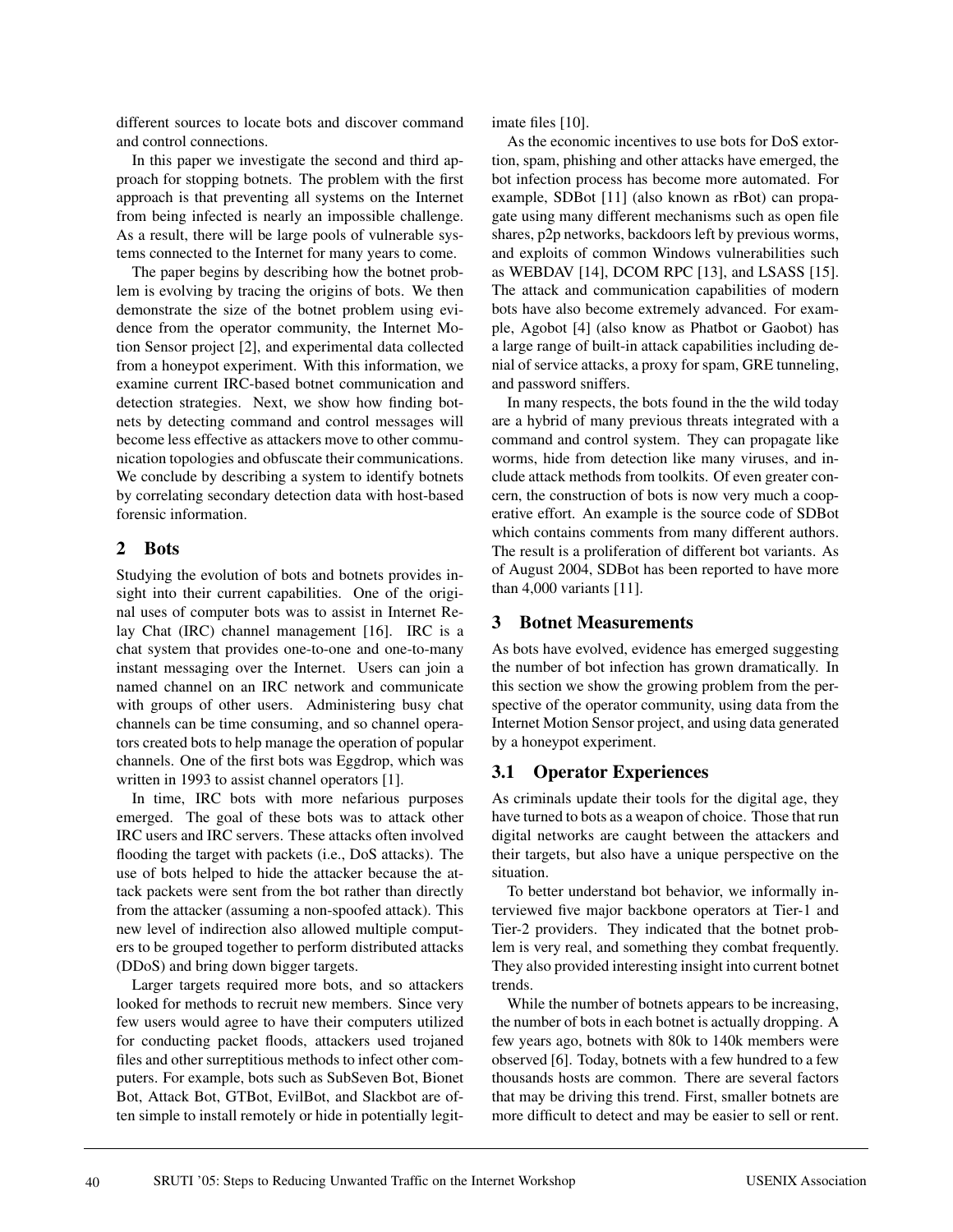

Figure 1: Backdoor activity over one year as observed by a /24 IMS sensor

Another major consideration is the additional *firepower* of to each bot due to the proliferation of DSL, cable, and other broadband access technologies. For example, only a few hundred hosts having a cable broadband Internet connection with an upstream bandwidth of 1Mbps can saturate a high-speed OC3 (155 Mbps) Internet link used by large businesses.

What is clear is that botnets have become a business opportunity, and the characteristics of botnets today often correspond to economic considerations. For example, botnet controllers have been observed building botnets-to-order. These custom botnets might consist of systems within educational networks or, more frighteningly, of systems from government networks.

### **3.2 Botnet Propagation**

Accurately measuring the number of active botnets is very difficult because there are few overt characteristics to identify. One method of tracking bots is to look for propagation activity. The mechanisms used by bots to spread vary greatly, but one major mechanism is to scan for vulnerabilities. These weaknesses can be in production software or in other malware. For example, the Bagel and MyDoom worms left backdoors that could be used to run arbitrary code. These backdoors are known infection vectors for bot activity. Starting in April 2004, the Internet Motion Sensor project (IMS) observed a large uptick in activity on these backdoors. The IMS is a network of sensors that monitors 60 unused address blocks at 19 diverse organizations [2]. Figure 1 shows the number of packets received at well-known backdoor ports left by worms and trojans over a one year period at a /24 (256 address wide) IMS sensor. Figure 1 demonstrates the large amount of continued activity on these port.

### **3.3 Bot Honeypot**

To get a better understanding of bots firsthand, we set up an experiment to measure botnets on a real network. The idea was very simple. If botnets are such a serious problem, then a vulnerable system should be quickly recruited into a botnet when placed on the Internet [5, 19]

The experimental setup was as follows. We placed a new system with a fresh installation of Windows 2000 and XP without any service packs (i.e. a honeypot) behind a transparent proxy device (FreeBSD bridge). The proxy performed three operations: (1) it rate limited traffic in and out to 12KB/s; (2) it disallowed access to systems on the local network; and (3) it logged all traffic to and from the vulnerable system. The proxy was carefully monitored to ensure that the honeypot did not perform any illicit activities such as sending spam or participating in attacks.

We performed 12 experimental runs in which each run was typically 12-72 hours long and traces typically topped 100MB of activity. The traces contained repeated compromises achieved using a wide range of old vulnerabilities, including the DCOM RPC [13] vulnerability and the LSASS [15] vulnerability. The honeypot was often recruited in multiple botnets at the same time.

This experiment suggests a widespread bot problem. Over the 12 runs, only 2 included an infection from a worm (i.e. malware without command and control). While this single deployment may not be representative of other networks, when combined with the experiences of the operational community and the IMS data, the evidence suggests a significant evolution in the threat landscape has already occurred.

### **4 Botnets Today: Detecting Command and Control**

To combat the growing problem of bots, we identified two approaches for detecting botnets: detect the command and control communication, or detect the secondary features of a bot infection. In this section we study methods of detecting botnets by directly locating command and control traffic.

### **4.1 IRC-based Command and Control**

A bot must communicate with a controller to receive commands or send back information. One method for establishing a communication channel is to connect directly to the controller. The problem is that this connection could compromise the controller's location. Instead, the bot controller can use a proxy such as a public message drop point (e.g., a well-known message board). However, because websites and other drop points can introduce significant communication latency, a more active approach is desirable. A well-known public ex-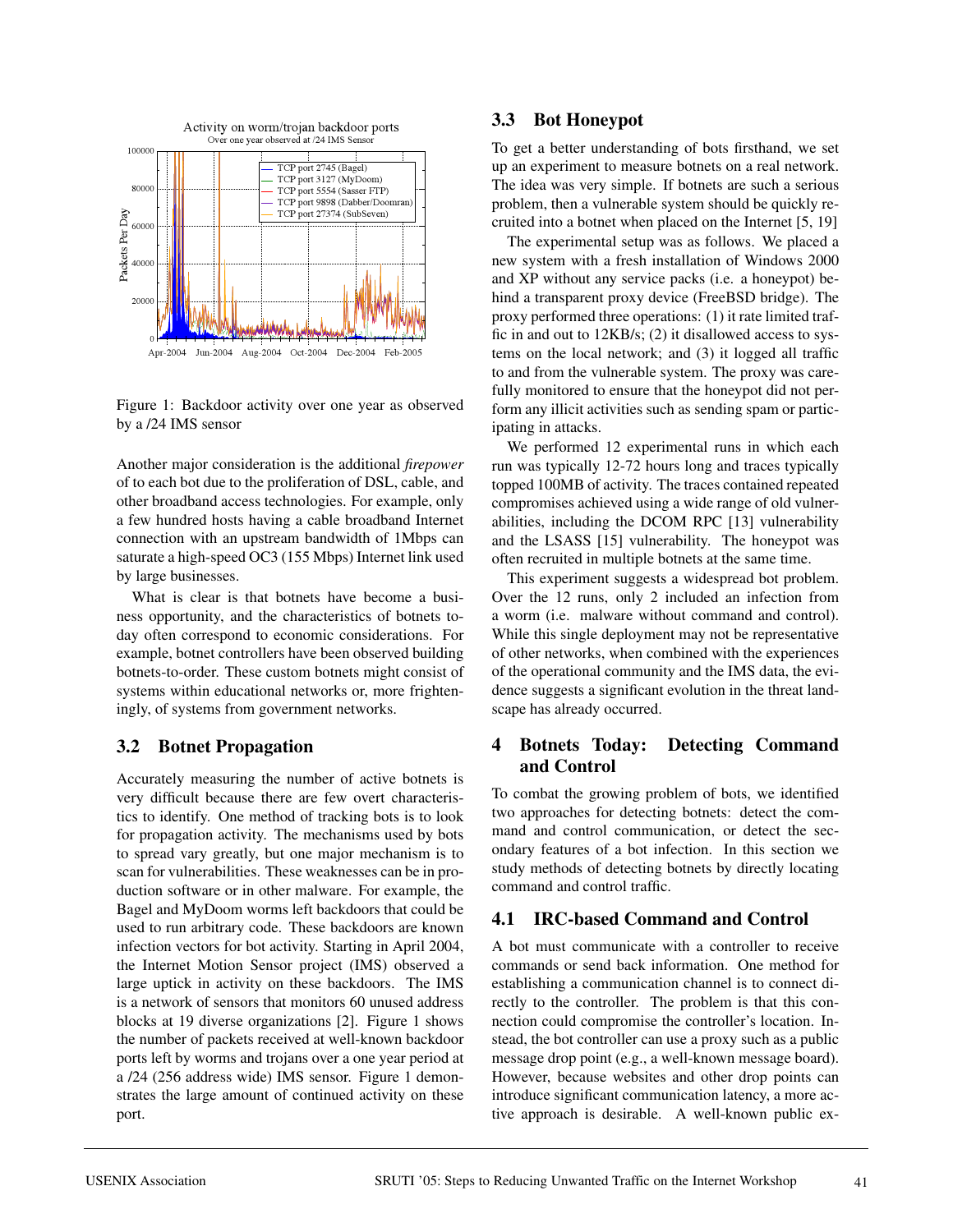

Figure 2: IRC-based botnet DDoS Attack

change point that enables virtually instant communication is IRC.

IRC provides a common protocol that is widely deployed across the Internet and has a simple text-based command syntax. There are also a large number of existing IRC networks that can be used as public exchange points. In addition, most IRC networks lack any strong authentication, and a number of tools to provide anonymity on IRC networks are available. Thus, IRC provides a simple, low-latency, widely available, and anonymous command and control channel for botnet communication.

An IRC network is composed of one or more IRC servers as depicted in Figure 2. In a typical botnet, each bot connects to a public IRC network or a hidden IRC server on another compromised system. The bot then enters a named channel and can receive commands directly from a controller or even from sequences encoded into the title of the channel. The bot and any other bots in the same channel can then be instructed to attack as shown in Figure 2.

### **4.2 IRC-based Botnet Detection**

Today, most known bots use IRC as a communication protocol, and there are several characteristics of IRC that can be leveraged to detect bots. In this section, we describe methods of detecting IRC-based botnets.

One of the simplest methods of detecting IRC-based botnets is to offramp traffic from a live network on known IRC ports (e.g., TCP port 6667) and then inspect the payloads for strings that match known botnet commands. Unfortunately, botnets can run on non-standard ports. We detected at least three such botnets running on high-numbered ports in our honeypot experiment.

Another method is to look for behavioral characteristics of bots. One study found that bots on IRC were idle most of the time and would respond faster than a human upon receiving a command. The system they designed looked for these characteristics in Netflow traffic and attempted to tag certain connections as potential bots [17]. The approach was successful in detecting idle IRC activity but suffered from a high false positive rate.

Given problems such as false positives on live networks, another approach is to use a non-productive resource or *honeypot*. One group set up a vulnerable system and waited for it to be infected with a bot. They then located outgoing connections to IRC networks and used their own bot to connect back and profile the IRC server [19]. However, they did not take the next step and develop a detection system based on the technique.

Rather than connecting to the IRC server directly, another approach is to use a honeypot to catch the bot and then look for characteristics of command and control traffic in the outgoing connections. Using the data collected in our honeypot experiment described in Section 3, we attempted to isolate behavioral invariants in botnet communication. We located all successful outgoing TCP connections and verified that they were all directly related to command and control activity by inspecting the payloads. There were a wide range of interesting behaviors, including connections from the bot to search engines to locate and use bandwidth testers, downloading posts from popular message boards to get server addresses, and the transmission of comprehensive host profiles to other servers. These profiles included detailed information on the operating system, host bandwidth, users, passwords, file shares, filenames and permissions for all files, and a number of other minute details about the infected host.

We then analyzed all successful outgoing connections and looked for specific characteristics that could be used to identify botnet command and control traffic. The results suggested that there are no simple characteristics of the communication channels themselves that can be used for detection. For example, the length of the outgoing connections varied widely, with certain connections lasting more then 9 hours and others less than a second. The number of bytes transfered per connection also varied widely even when we separated out IRC communication from other command and control activity.

The results from our analysis nor the results from previous bot detection efforts has revealed any simple connection-based invariants useful for network detection. One might inspect every payload of every packet however this is currently very costly on high throughput networks. More importantly, attackers can make small modifications that make detection nearly impossible. For example, encrypting traffic, masking flow behavior with random noise, and even switching to different communication topologies can make detection im-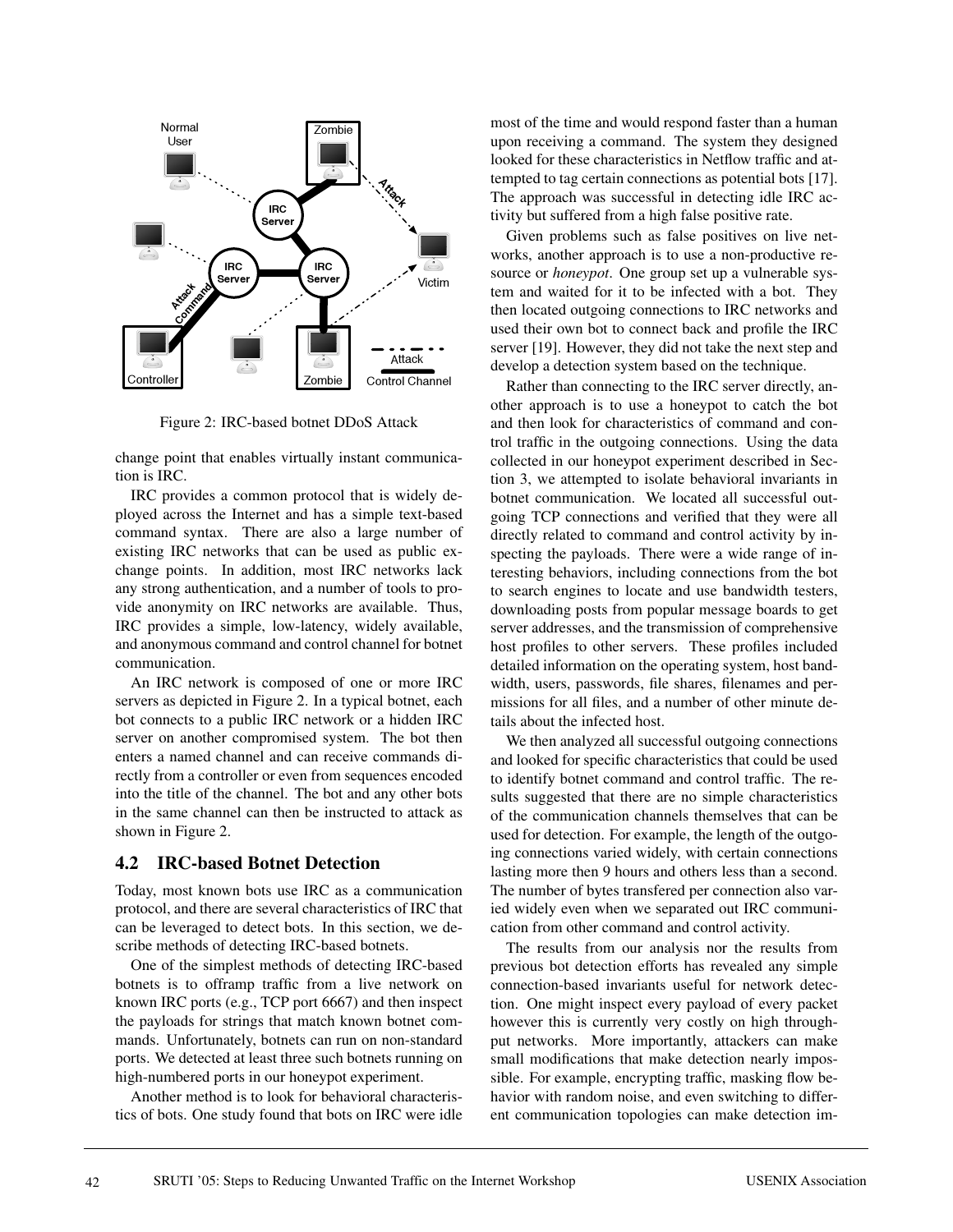| <b>Topology</b> | <b>Design Complexity Detectability</b> |               | <b>Message Latency</b> | <b>Survivability</b> |
|-----------------|----------------------------------------|---------------|------------------------|----------------------|
| Centralized     | LOW                                    | <i>Medium</i> | Low                    | Low                  |
| Peer-to-Peer    | Medium                                 | LOW           | <b>Medium</b>          | Medium               |
| Random          | Low                                    | High          | High                   | High                 |

|  | Table 1: Command and Control Topologies |  |  |
|--|-----------------------------------------|--|--|
|  |                                         |  |  |

mensely more challenging (versions of AgoBot with SSL encryption have been reported). In the end, any approach that relies on directly detecting command and control traffic can be defeated by changing the mode or behavior of the communication.

### **5 Botnets of Tomorrow**

The difficulty in capturing bot command and control illustrates the need for a more robust detection approach. In this section we investigate possible advanced bot communication topologies and then present a detection method that gets around these difficulties by identifying other characteristics of a bot infection.

#### **5.1 Command and Control Models**

To explore the implications of various bot communication methods, we identify three possible topologies and investigate their associated benefits and weaknesses as shown in Table 1.

**Centralized:** A centralized topology is characterized by a central point that forwards messages between clients. Messages sent in a centralized system tend to have low latency as they only need to transit a few wellknown hops. From the perspective of an attacker, centralized systems have two major weaknesses: they can to be easier to detect since many clients connect the same point, and the discovery of the central location can compromise the whole system.

**P2P:** Peer-to-peer (p2p) botnet communication has several important advantages over centralized networks. First, a p2p communication system is much harder to disrupt. This means that the compromise of a single bot does not necessarily mean the loss of the entire botnet. However, the design of p2p systems are more complex and there are typically no guarantees on message delivery or latency. A structured p2p location service such as Chord [18] could be used, but such a system might also reveal compromising information about other nodes. Existing p2p anonymity networks could be adapted, however there would be additional processing and latency overhead [3].

**Random:** A botnet communication system could also be based on the principle that no single bot knows about any more than one other bot. In this topology a bot or controller that wanted to send a message would encrypt it and then randomly scan the Internet and pass along the message when it detected another bot. The design of such a system would be relatively simple and the detection of a single bot would never compromise the full botnet. However, the message latency would be extremely high, with no guarantee of delivery. In addition, the random probing behavior could be detectable.

The three topologies described above can be viewed as a spectrum of information release. That is, they describe the maximum number of nodes any one node will know about at one time. In a central topology the server knows about all nodes, while in a random topology no node ever knows more than one other node. Each topology has specific advantages and drawbacks, and the optimal topology for a given botnet might exist somewhere between the extremes. Many existing communication systems may fall somewhere in between. IRC could be classified as a centralized system, although the server-toserver and client-to-client communication is more like peer-to-peer systems.

The implication of this analysis is that command and control communication is extremely flexible, and a bot could use any number of different channels and different topologies to communicate. Thus, it is difficult for any general botnet detection scheme to rely on specific communication characteristics.

## **5.2 Advanced Botnet Detection**

In the end, all methods that rely on particular communication protocols or topologies like IRC will lose effectiveness as attackers modify their tools. For these reasons, we argue that long term efforts to stop botnets should focus on other methods. One approach is to combine data from existing proven detection systems to identify suspect activity.

Such a system could use data from host detectors, network detectors, or a combination of both. The detector could monitor a production resource or a non-productive resource (i.e. *honeypot*). A key requirement of this approach is the ability to aggregate and summarize data from heterogeneous sources. For example, a system could use a network detector to provide an alert on noisy behaviors such as scanning or DoS activity. The alert could then be traced back to the host that initiated the activity. Using a host-based monitor, the packets could be correlated with the sending process, and the bot program identified [8]. Finally, using the the same host monitor, other other suspected command and control channels related to that process could be identified.